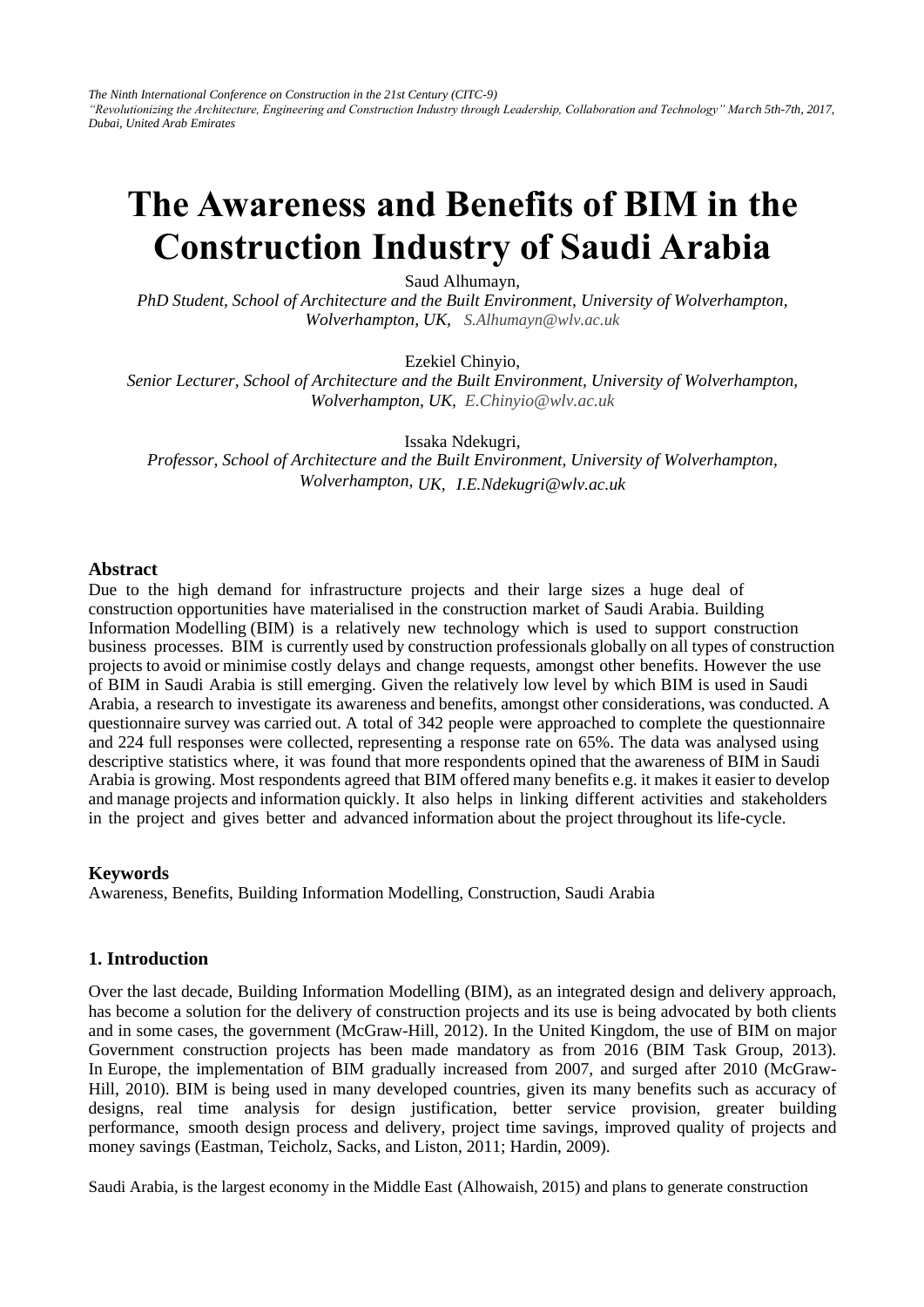contracts to the value of more than one trillion US Dollars in the next five years (Deloitte, 2014). The Kingdom of Saudi Arabia (KSA) will build more than two million houses, develop airports and train stations, and build 11 big stadiums (Al-Arabiya-News, 2014). However, most of KSA's indigenous construction companies lack the knowledge and management experience of delivering big projects (Jannadi, 1997), necessitating a capacity development plan (Almsheeti, 2014). Meanwhile, many foreign construction companies in partnership with local firms deliver projects in KSA as either consultants or contractors. BIM is seen as the next concept which will revolutionize the KSA construction industry being partly imported by these foreign companies.

Since not all operators in the KSA construction sector are implementing BIM, a research was carried out to, partly investigate its level of awareness in the country as well as its perceived benefits. This article reports some of the findings of this research. The next section provides a literature review and is followed by the methodology employed in the research. Findings are then presented and discussed before the paper is concluded.

# **2. Literature Review**

BIM is an improvement on the traditional CAD-design approach to projects (Eastman *et al.,* 2011). "The key benefit of BIM is its accurate geometrical representation of the parts of a building in an integrated data environment" (Azhar *et al.,* 2008). The benefits of BIM include the minimisation of errors, and better management of quality, budget and time: BIM was used to aid facility management on the Sydney Opera House project (Sabol, 2008). The numerous benefits of BIM are discussed by authors such as Balish and Sullivan (2008), Eastman *et al.,* (2011) and Reddy (2011).

Wang and Chien (2014), conducted a quantitative and qualitative questionnaire survey to find out the awareness of BIM in the Australian construction industry; it was found that 39% of the total respondent were aware and using BIM in their firms, 41% were aware of BIM but not using it, and 20% had not heard what BIM is (Wang and Chien, 2014). A survey conducted by Smart Market Report shows that the rate of BIM adoption and level of experience of using it in North America had increased from 28% in 2007 to 71% percent in 2012; BIM is growing rapidly in New Zealand, where it has shown a steep increase from 34% in 2012 to 57% in 2013, and its unawareness has declined from 12% in 2012 to 2% in 2013 (Jones and Berstein, 2012). The Kingdom of Saudi Arabia is one of the prevalent countries in the Middle East and has the largest and rapidly growing construction sector (Deloitte, 2014), it is leading the Middle Eastern countries in the value of their projects (see Figure 1).



**Figure 1: Value of projects (all sectors) in Middle Eastern countries in the period 2014 to 2020 (Source: Deloitte, 2014)**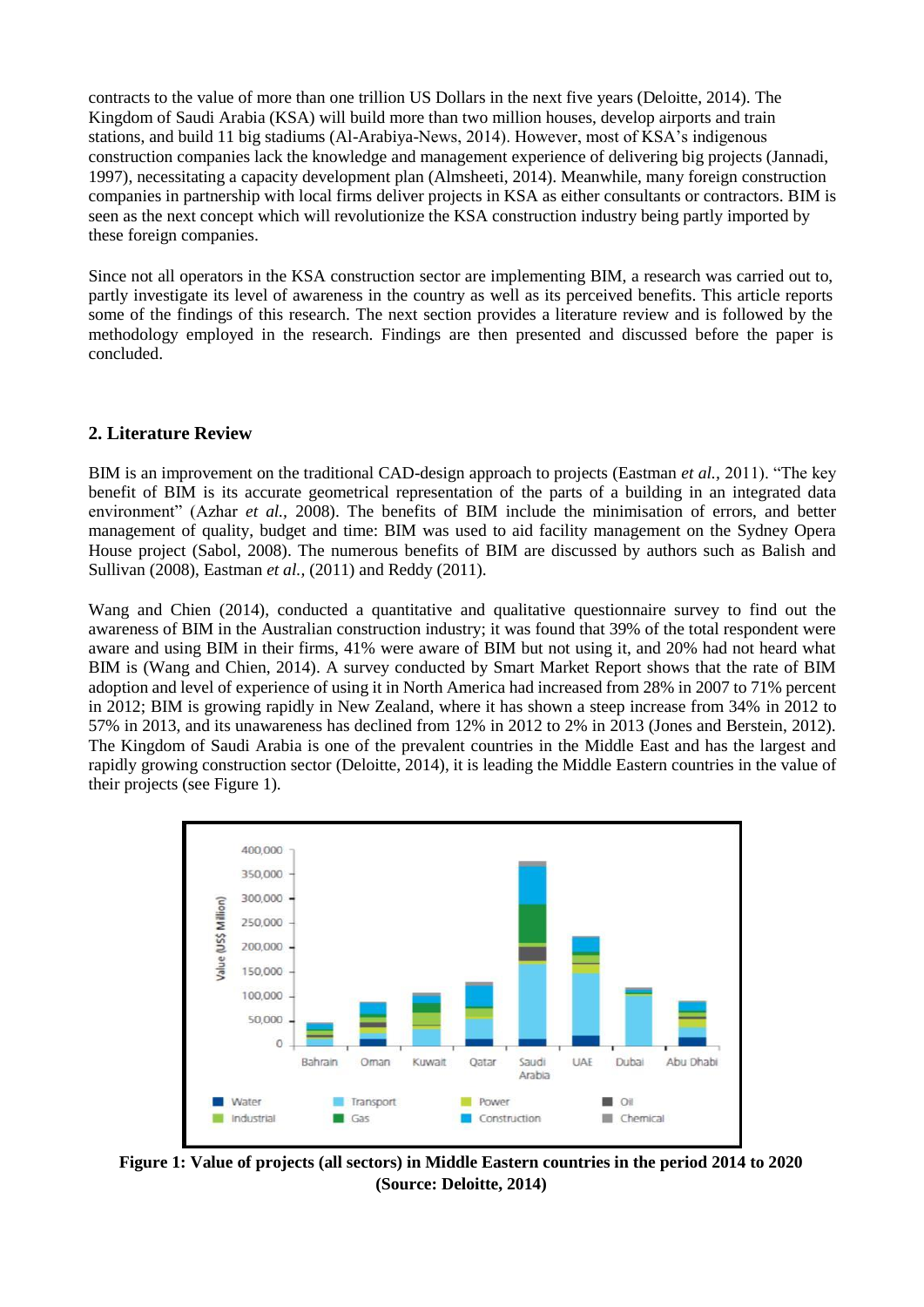However the use of BIM in the Gulf Co-operation Council Countries and Jordan is low when compared with Western Europe and the United States (see Figure 2) but there is a growing awareness of its significant benefits (Building SMART in the Middle East, 2011).



**Figure 2: A BIM usage comparison between GCC, Western Europe, and US**

**(Source: BuildingSmart ME, 2011)**

BIM is still an emerging technology as far as Saudi Arabia is concerned. Not many companies have used it due to the lack of qualified professionals and awareness (Kazi, 2005; Alsahli, 2011). Hence a research investigated the current level of awareness of BIM in KSA and explored factors which can enhance its wide implementation in the country.

# **3. Research Methodology**

A quantitative study was carried out amongst Contractors, Builders, Site Engineers, Design Engineers and Project Managers, by means of a questionnaire survey. The questionnaire survey was posted on the internet using a web based platform. The questionnaire was also distributed personally by hand at live construction projects where site visits were conducted. A total of 342 people were approached for data and 224 completed questionnaires were obtained, representing a response rate of 65%. From these responses, 185 questionnaires were analysed as these respondents fully completed the sections regarding the awareness and benefits of BIM. All the questions were specifically aimed at studying the awareness of BIM.

A five-category Likert scale was mostly used in the questionnaire, being informed by the discussions of Stening and Everett (1984) and Wong *et al.,* (2011). EXCEL was used to collate the data collected while the SPSS tool was used for the analysis where descriptive statistics were computed. The 224 respondents included 44 project managers, 10 construction managers, 34 directors, 29 architects, 26 civil engineers, 20 planning team members, 1 quantity surveyor, 4 safety managers, 6 lecturers, 11 engineers; whereby 64 respondents had less than 5 years of experience, 56 respondents had 6-10 years of experience, 41 respondents had 11 to 15 years of experience, 24 respondents had 16 to 20 years of experience, 16 respondents had 21 to 25 years of experience and 23 respondents had more than 25 years of experience; 69 respondents worked in the public sector, 43 respondents worked in the private sector and 112 worked in both sectors; whilst 77 respondents have worked on small and medium sized projects (worth 1-50 million Saudi Riyals), 56 respondents have worked on large projects (worth 51-250 million Saudi Riyals) and 91 respondents have worked on mega projects (worth +250 million Saudi Riyals).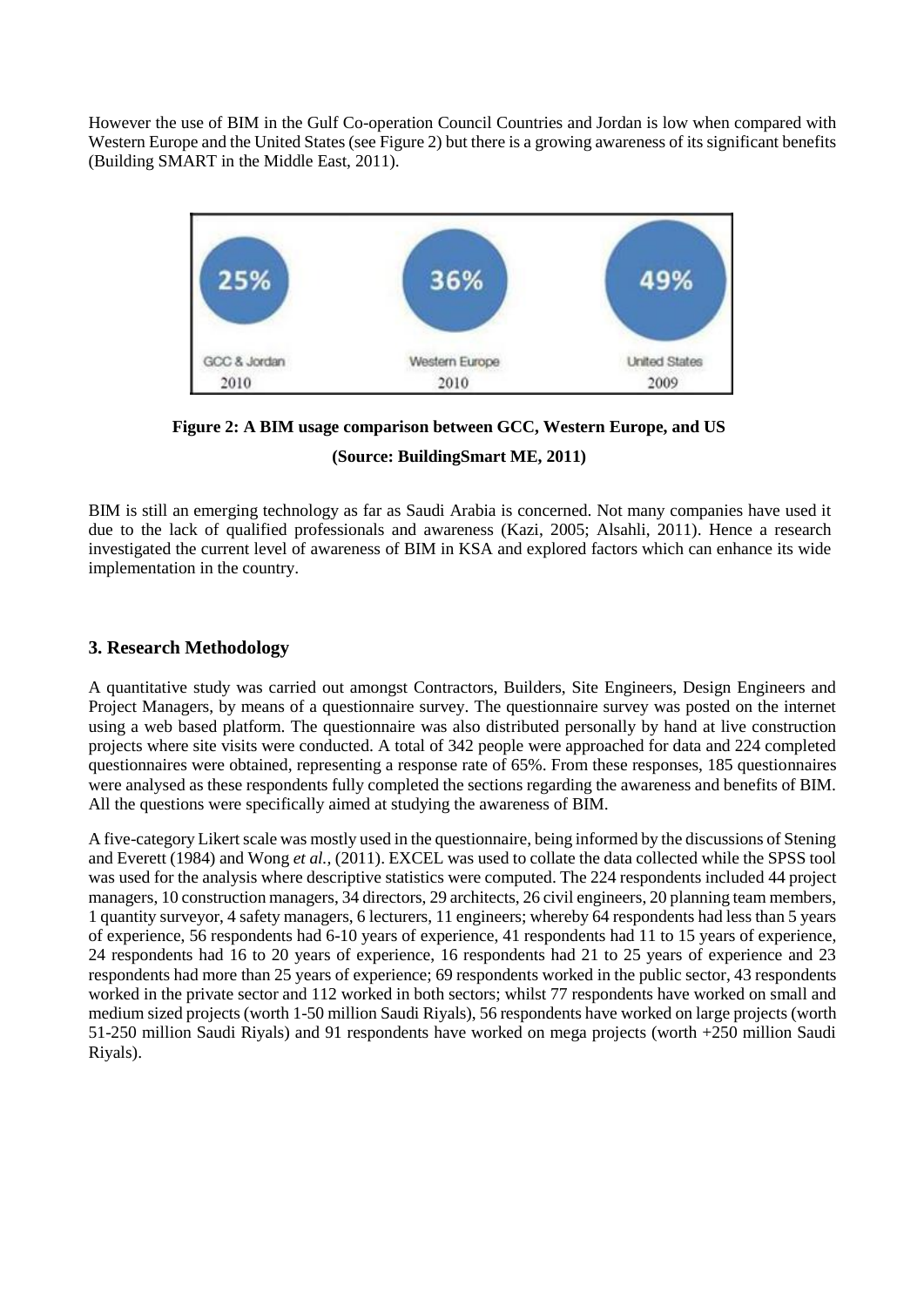# **4. Findings and Discussions**

The rating of the level of awareness and benefits of BIM by the respondents to the questionnaire survey is shown in Table 1, where it can be observed that 39% of the respondents agreed that there is growing awareness of BIM in KSA and 10% of the respondents agreed strongly with the statement. With 49% agreement, the results suggest that there is a slow but gradual growing awareness of BIM in KSA. The demand for BIM usage in KSA is also growing according to majority of the respondents with 39% of the respondents agreeing and 9% strongly agreeing respectively with this aspect.

| Awareness and Benefits of BIM              | Rating by the respondents    |                  |                 |               |                           |
|--------------------------------------------|------------------------------|------------------|-----------------|---------------|---------------------------|
|                                            | Strongly<br>disagree<br>(% ) | Disagree<br>(%)  | Neutral<br>(% ) | Agree<br>(% ) | Strongly<br>agree<br>(% ) |
| There is growing awareness of BIM in       |                              |                  |                 |               |                           |
| <b>KSA</b>                                 | 8                            | 21               | 22              | 39            | 10                        |
| There is growing demand for BIM usage      | 5                            | 17               | 30              | 39            | 9                         |
| in KSA                                     |                              |                  |                 |               |                           |
| The usage of BIM will shorten the overall  |                              |                  |                 |               |                           |
| project time scale                         | $\mathbf{0}$                 | $\overline{2}$   | 17              | 53            | 28                        |
| The use of BIM reduce the overall project  |                              |                  |                 |               |                           |
| cost                                       | $\mathbf{1}$                 | 5                | 21              | 47            | 26                        |
| The use of BIM minimises construction      |                              |                  |                 |               |                           |
| conflict                                   | $\boldsymbol{0}$             | 2                | 20              | 52            | 26                        |
| The use of BIM makes information more      |                              |                  |                 |               |                           |
| accessible to project team members         | $\overline{0}$               | 9                | 15              | 54            | 29                        |
| The use of BIM can improve the design of   |                              |                  |                 |               |                           |
| a building                                 | $\overline{0}$               | 3                | 10              | 48            | 39                        |
| The use of BIM makes communication         |                              |                  |                 |               |                           |
| more straightforward                       | $\boldsymbol{0}$             | $\boldsymbol{0}$ | 16              | 52            | 32                        |
| The use of BIM makes project scheduling    |                              |                  |                 |               |                           |
| easier                                     | $\mathbf{0}$                 | $\overline{2}$   | 13              | 56            | 29                        |
| Full project life cycle evaluations can be |                              |                  |                 |               |                           |
| conducted using BIM                        | $\overline{0}$               | 2                | 25              | 46            | 26                        |
| A real time model of the project can be    |                              |                  |                 |               |                           |
| visualized with the use of BIM             | $\theta$                     | $\overline{2}$   | 22              | 55            | 21                        |

# **Table 1: Response Percentages Regarding Awareness and Benefits of BIM in the Saudi Arabian Construction Industry**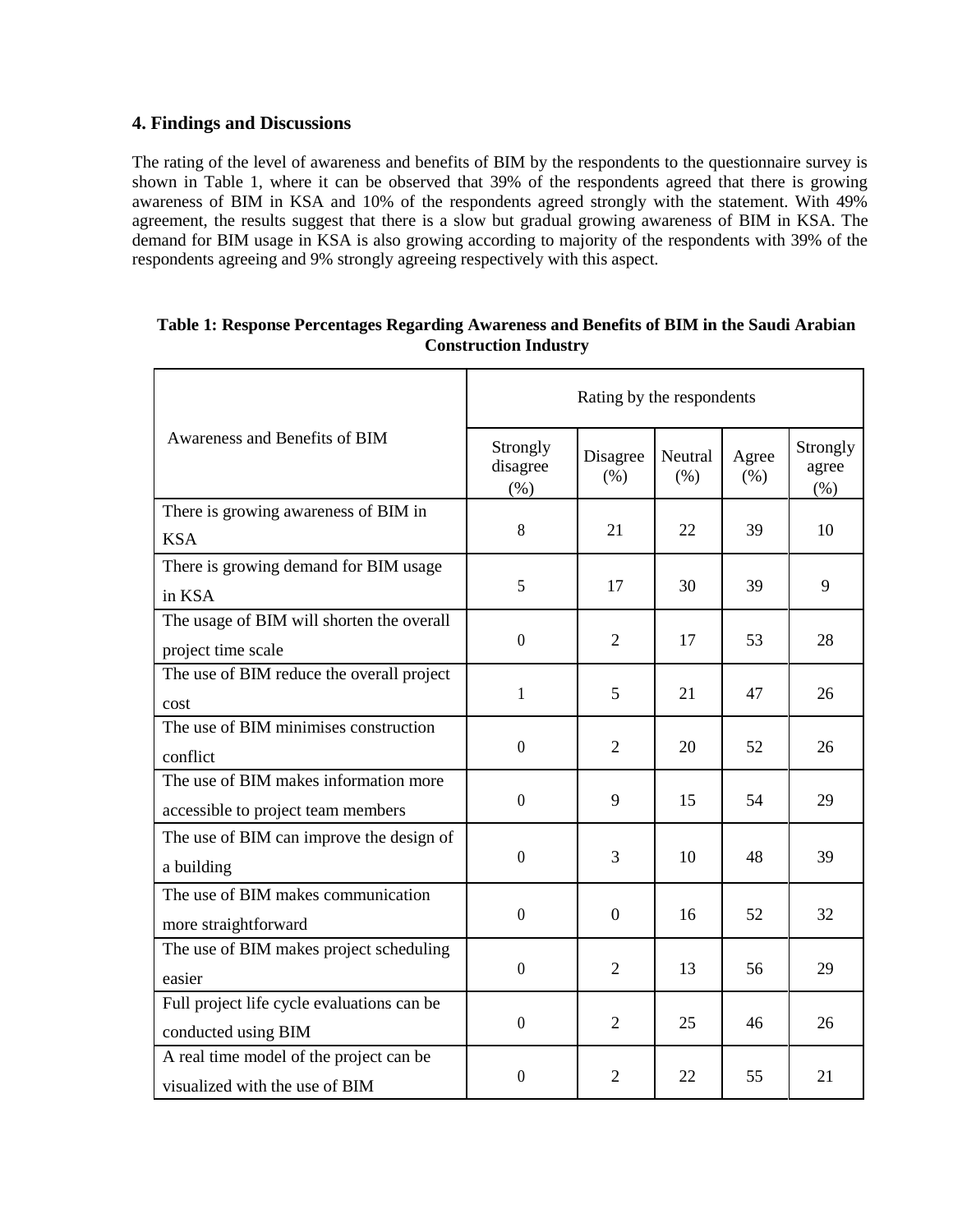Many respondents agreed that BIM shortens the overall project time scale (53%), reduces the cost (47%) and minimizes construction conflicts (52%). None of the respondents disagreed strongly with the facts that the use of BIM makes information more accessible to project team members; communication more straightforward and project scheduling easier. Majority of the respondents actually agreed with all these benefits of BIM i.e. it makes information more accessible to project team members (54%), makes project scheduling easier (56%), improves the design of a building (48 %), makes communication more straightforward (52%), and enhances both full project visualization as a real time model (55%) and life cycle evaluations (46%).

Furthermore according to the results of survey, 28% of the respondents strongly agreed that the usage of BIM shortens the overall project time scale. Similarly 26% strongly agreed, that the usage of BIM lessens the cost of project and 26% strongly agreed that BIM minimizes the project conflict whereas 29% strongly agreed that the use of BIM makes information more accessible to project team members. These positive ratings are similar to the one in which 39% of the respondents strongly agreed that the use of BIM makes project scheduling easier, and 32% strongly agreed that the use of BIM can improve the design of a building while 32% strongly agreed that the use of BIM makes communication more straightforward. According to the survey 26% of the respondents strongly agreed that full project life cycle evaluations can be conducted using BIM and 21% strongly agreed that a real time model of the project can be visualized with the use of BIM respectively.

The assessments of the respondents were not unanimous, as some fewer respondents rated constructs in both the neutral and 'disagree' categories. In this regard, it can be observed that the respondents who rated strongly disagree and disagree are not homogenous; their construction backgrounds include a college or Bachelors level of education, wide range of work experience in the construction industry of Saudi Arabia of between 1 to over-25 years, and working as consultants, contractors, project managers, architects, and engineers. These respondents have also worked in both the public and private sectors on all types of construction projects (small, medium, large and mega projects). However the majority of these respondents have either not attended any BIM training sessions or have only attended a few training sessions. Also, the majority of them have not developed any projects using BIM. The few respondents who have developed projects using BIM have done so on only between 1-5 projects. This may suggest that they still have a lot to learn or that they have been working with traditional methods for so long that they need to professionally develop themselves to bring them up-to-date with innovative new working methods in the construction industry of Saudi Arabia. Thus it can be hypothesise that the low awareness of BIM is associated with the low amount of training on it, and vice-versa.

There is also some ratio of respondents who were neutral, maybe because they were not familiar with the BIM or they do not know the advantages or disadvantages of BIM. However there is a greater loading of the positive perception of BIM and the benefits it offers as Table 1 shows that the majority of respondents find BIM useful and beneficial and very few respondents of the survey find BIM impractical and ineffective.

In the survey a provision was made for suggestions regarding the awareness and benefits of BIM. Most of the respondents made suggestions on both issues. They suggested that the awareness of BIM is currently too low; therefore more efforts such as training and academic educational courses are needed through which the level of awareness amongst construction professionals within KSA can be increased. Nevertheless in general there is a gradual growing demand for BIM. The benefits of BIM are generally known i.e. it allows for developing the project faster and helps to increase workability, which in turn will lead to less paperwork, reduce time and cost, improve quality and coordination, 3D visualization, quick identification of materials and minimization of construction conflicts and change orders.

In general the survey findings show a slow but gradual growing demand for BIM as some construction organizations in KSA are showing interest in the use of BIM software's and aspire that their construction personnel should be informed about the uses and advantages of BIM. The respondents who do not know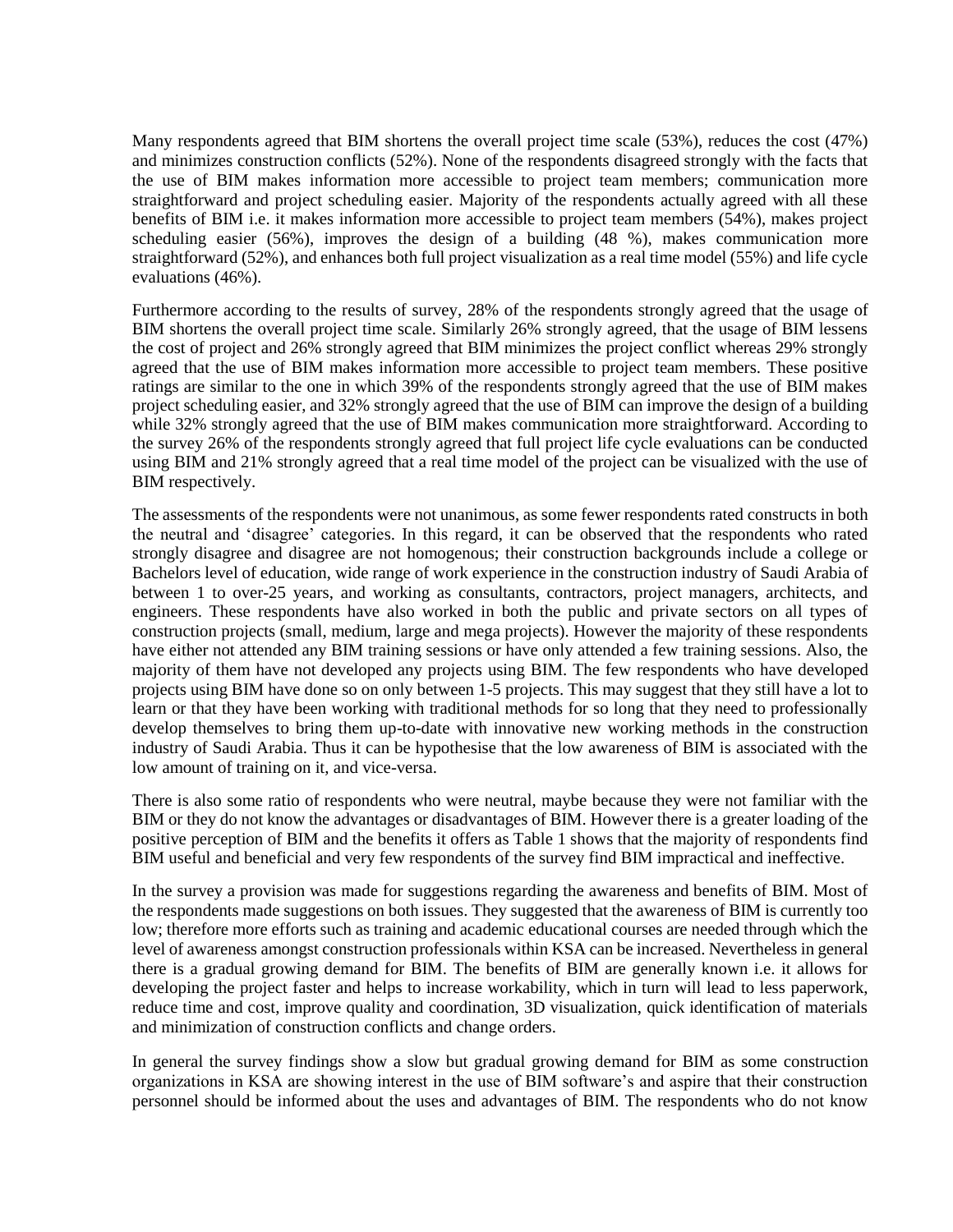much about BIM have shown an interest in learning about this technology as they believe that it will be part of the future delivery of project management in Saudi Arabia. As a result the respondents believe that BIM will be more productive and a professional method for managing construction projects .Consequently the researchers foresee a greater adoption of BIM in KSA. Other issues were explored in the questionnaire survey which supports this position but their discussion is outside the scope of the present paper.

## **5. Conclusion**

The conclusions drawn from the survey are based on the awareness and benefits of BIM adoption. Through the survey data it was found that the awareness of BIM is slowly increasing among the construction professionals in Saudi Arabia. Figure 2 and Table 1 support this upward trend. Nevertheless in general the level of BIM awareness in Saudi Arabia is still low. This can be attributed to the fact that several survey respondents have few or no training regarding BIM as they have not updated themselves with any professional development regarding BIM nor have they attended any BIM training sessions or developed any projects using BIM. This low BIM training may explain their low awareness of BIM and its benefits. These finding shows that a knowledge-gap exists regarding the awareness of BIM within the construction industry of the Kingdom of Saudi Arabia.

Overall, it can be concluded from the survey results presented that the use of BIM makes information more accessible and at the same time helps to improve the design of buildings and other facilities. Its generic benefits which are also applicable to KSA include the improvement of communication amongst project team members, the ease of the scheduling of project activities as well as Project Life Cycle costings. The results of this survey clearly reflect that BIM also provides a platform for integrated processes built on coordinated reliable information and resulting in enhanced coordination, fewer requests for clarification and change orders, and less need for rework. Moreover BIM models can be linked to scheduling software enabling better communication between contractors and other project participants. Hence the adoption of BIM ensures savings in 'time, money and effort' (Vogt, 2010). While the awareness of BIM in the country is lower, the understanding of its benefits by users is contrastingly quite high.

Based on the trends observed by the results of the questionnaire survey, it can be concluded that the construction terrain of KSA is fairly ready for a complete push to implement BIM in all its segments and increase the level of its usage. A greater effort is needed to increase its awareness in the country. This greater effort may need to involve construction practitioners, professional bodies and Government.

The results presented in the foregoing sections are part of the preliminary findings of the research. More analysis will be carried out on other aspects of the research where other means of increasing the use of BIM in the Kingdom of Saudi Arabia will be evaluated.

# **6. References**

- Al-Arabiya-News., (2014), Saudi king orders building of 11 new stadiums. [Available online] (Accessed 11/10/2016) @ [http://english.alarabiya.net/en/sports/2014/06/22/Saudi-Arabia](http://english.alarabiya.net/en/sports/2014/06/22/Saudi-Arabia-kings-orders-11-new-stadiums-across-the-kingdom.html)[kings-orders-11-new-stadiums-across-the-kingdom.html](http://english.alarabiya.net/en/sports/2014/06/22/Saudi-Arabia-kings-orders-11-new-stadiums-across-the-kingdom.html)
- Almsheeti, M. (2014). 11 thousand Saudi engineer certified Kingdom, including 500 women. [Available online] (Accessed online 11/10/2016) @<http://www.alhayat.com/Articles/3362516>
- Alsahli, A., (2011), *A Framework for Successful Implementation of IT for Construction Organizations in Saudi Arabia*. PhD thesis, University Of Salford, UK.
- Alhowaish, A. K. (2015), Causality between the Construction Sector and Economic Growth: The